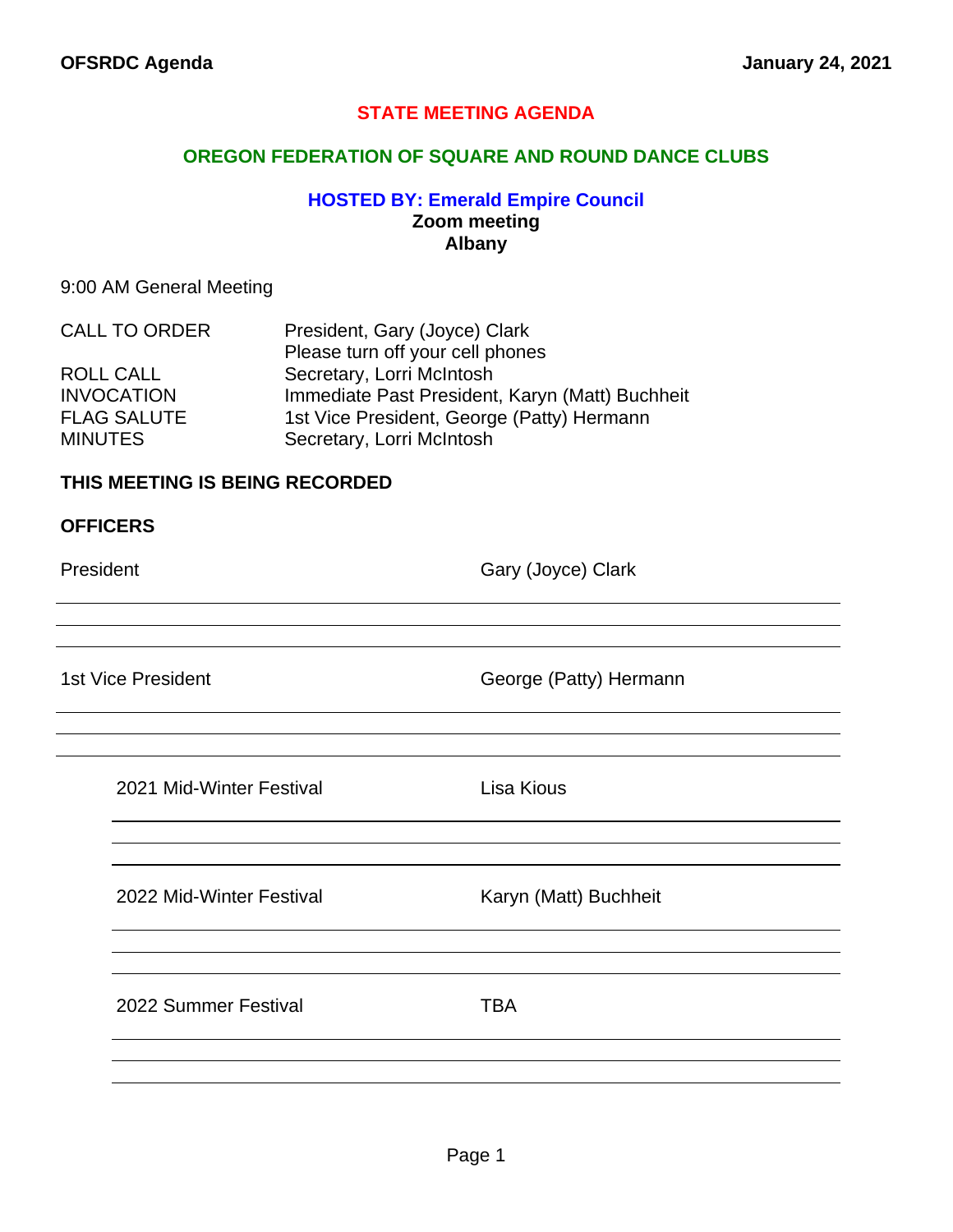|                    | 2023 Mid-Winter Festival      | Lisa Kious             |  |  |
|--------------------|-------------------------------|------------------------|--|--|
|                    | <b>Oregon Federation News</b> | Tim (Kathy) Roberts    |  |  |
| 2nd Vice President |                               | Tim Keck (Tami Helms)  |  |  |
| Secretary          |                               | Lorri McIntosh         |  |  |
| Treasurer          |                               | Marilyn (Ron) Schmit   |  |  |
|                    | Membership                    | <b>Denny Fullerton</b> |  |  |
|                    | Insurance                     | Marilyn (Ron) Schmit   |  |  |
|                    | <b>Past President</b>         | Karyn (Matt) Buchheit  |  |  |
|                    | <b>APPOINTED OFFICERS</b>     |                        |  |  |
|                    | Parliamentatian               | Tim (Kathy) Roberts    |  |  |
|                    |                               |                        |  |  |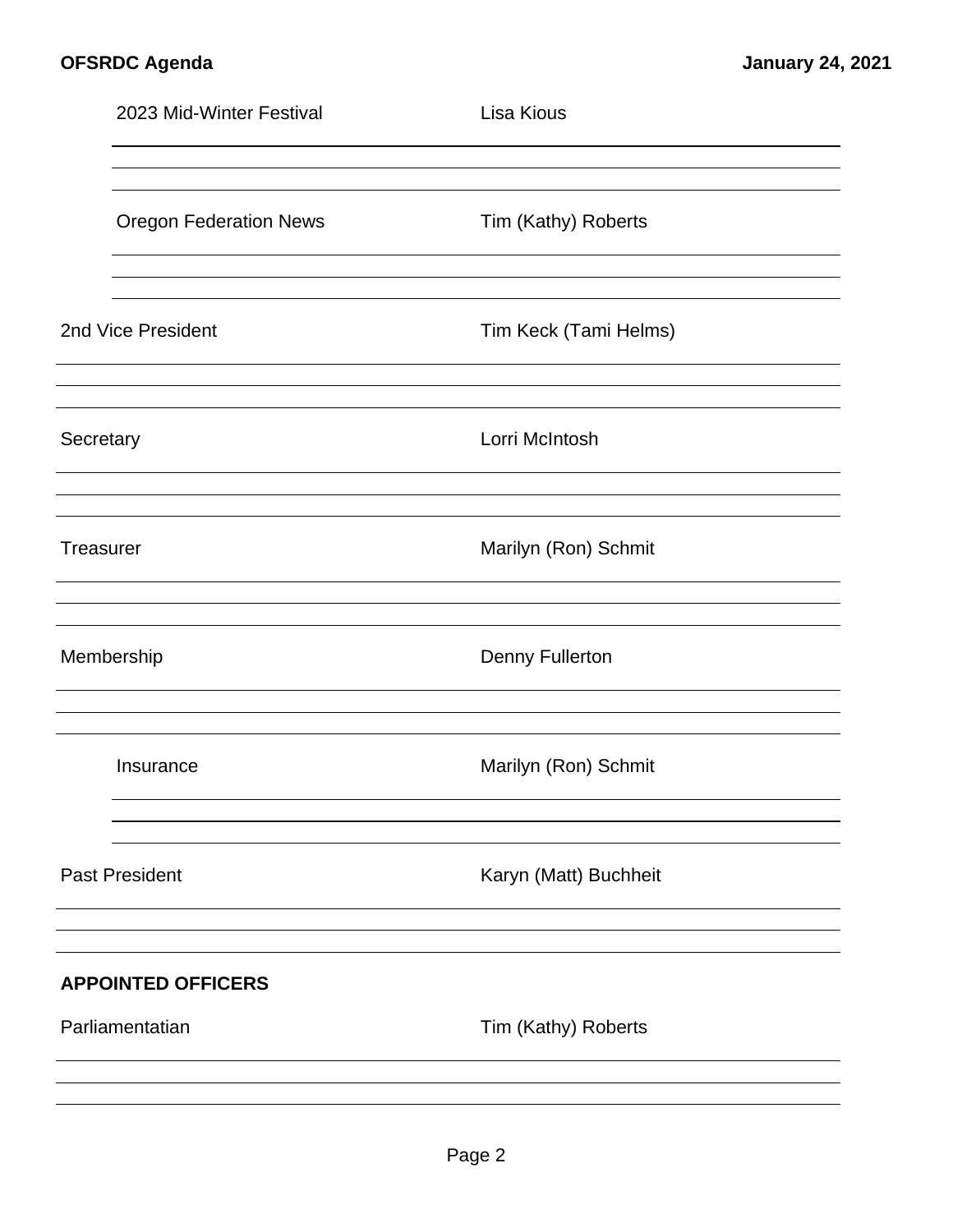| <b>Education/Publicity</b>           | Kathy (Tim) Roberts         |
|--------------------------------------|-----------------------------|
| Historian                            | Marilyn (Ron) Schmit        |
| <b>COMMITTEE CHAIRS</b><br>Licensing | <b>Ralph Lambert</b>        |
| <b>Youth Activities</b>              | <b>Thomas Buchheit</b>      |
| <b>ORDTA</b>                         | Tami Helms (Tim Keck)       |
| <b>Round Dance Sreening</b>          | Tami Helms (Tim Keck)       |
| <b>Caller Liaison</b>                | Terry Halley (Betty Chipps) |
| Webmaster                            | Tim (Kathy) Roberts         |
| <b>State Fair</b>                    | Marilyn (Ron) Schmit        |
|                                      |                             |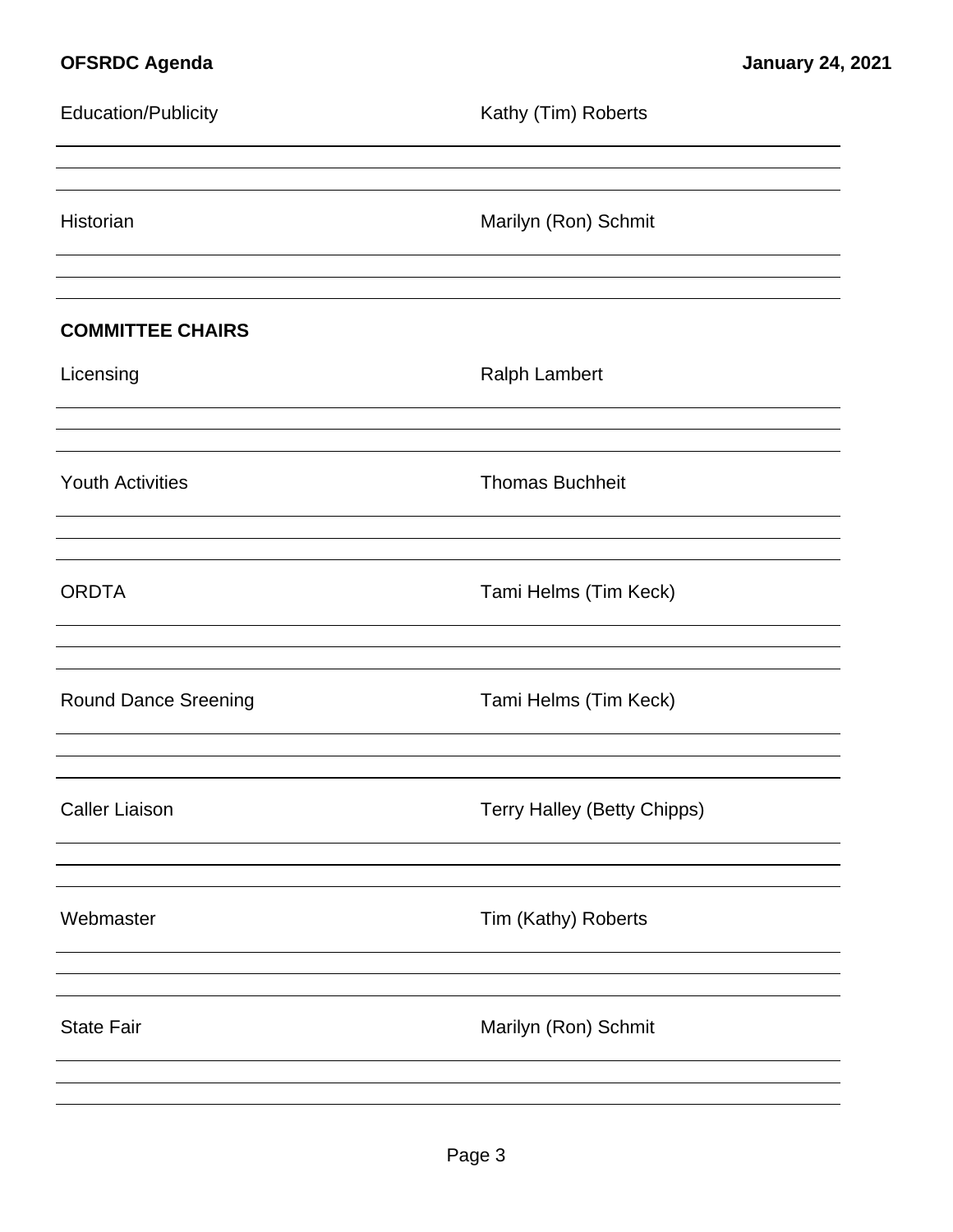| <b>Background Check</b>       |                                                                   | Tim (Kathy) Roberts                                              |  |
|-------------------------------|-------------------------------------------------------------------|------------------------------------------------------------------|--|
|                               |                                                                   |                                                                  |  |
| <b>OLD BUSINESS</b>           |                                                                   |                                                                  |  |
| Α.                            |                                                                   |                                                                  |  |
|                               |                                                                   |                                                                  |  |
| <b>RECESS</b>                 |                                                                   |                                                                  |  |
| <b>NEW BUSINESS</b>           |                                                                   |                                                                  |  |
| Α.                            |                                                                   | Nominations for 2021-22 officers                                 |  |
|                               |                                                                   |                                                                  |  |
| <b>B.</b>                     | Motion (Tim Keck) to consider online directory as well as printed |                                                                  |  |
| C.                            |                                                                   | How can the state help with advertising classes when we start up |  |
| D.                            |                                                                   |                                                                  |  |
| <b>DELEGATES</b>              |                                                                   |                                                                  |  |
| <b>Blue Mountains Council</b> |                                                                   | David (Sally) Stutzman                                           |  |
| <b>Central Oregon Council</b> |                                                                   | Joyce Welton                                                     |  |
|                               |                                                                   |                                                                  |  |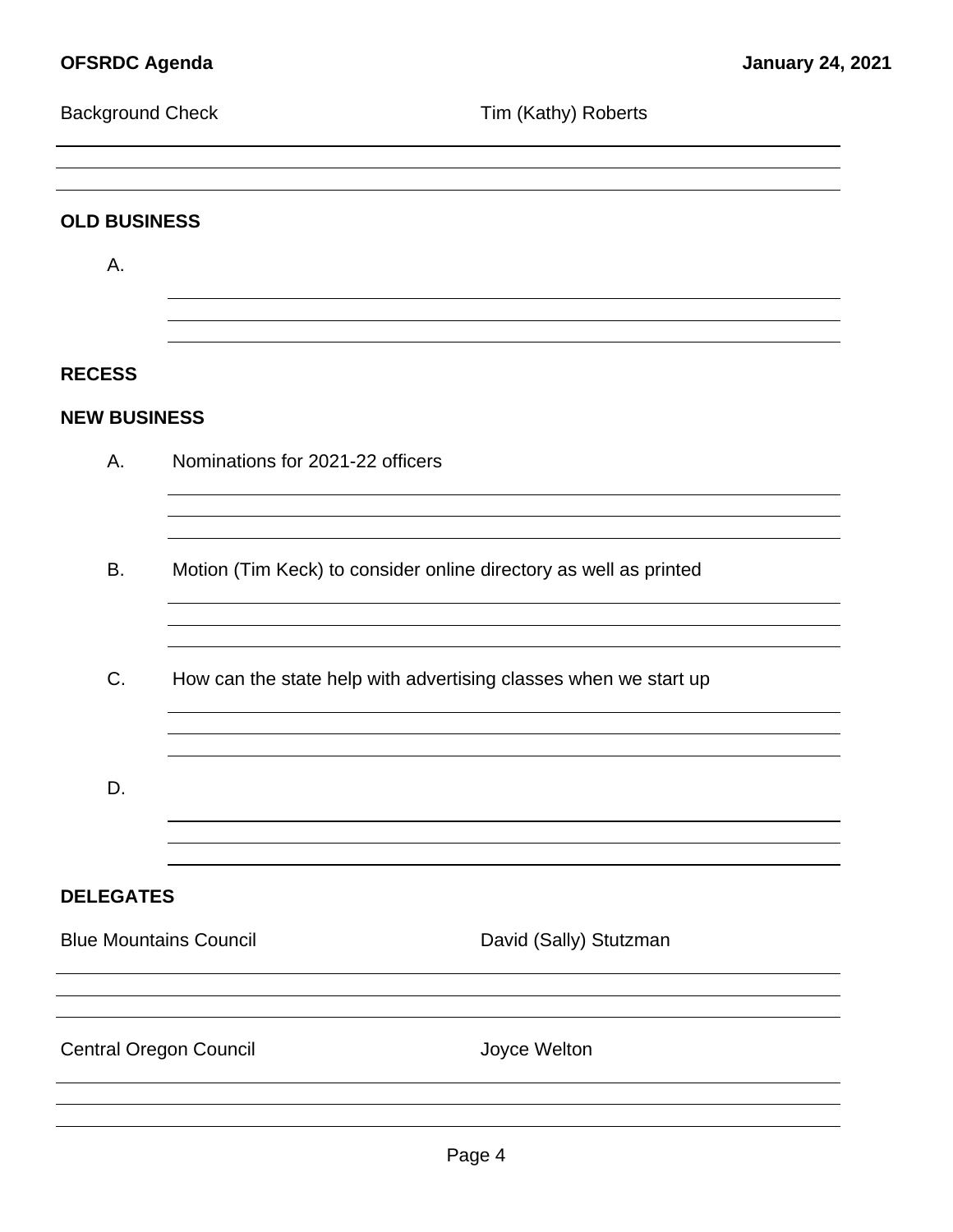| <b>Emerald Empire Council</b>                      | Zola (Ray) Jones       |
|----------------------------------------------------|------------------------|
| Interstate Highlanders                             | Cece (Sarge) Glidewell |
| Mid-Willamette Area                                | Julia Buchheit         |
| <b>Portland Area Council</b>                       | <b>Betty Chipps</b>    |
| Rogue-Sis-Q Council                                | <b>Blake Smith</b>     |
| <b>South Coast Council</b>                         | Dave (Patty) Coooper   |
| <b>Tualatin Valley Council</b>                     | Josie Rosenbury        |
| Umpqua Area Council                                | <b>Gabriel Smith</b>   |
| <b>ACTIVE GOODWILL AMBASSADORS</b><br>Rikki Lobato |                        |